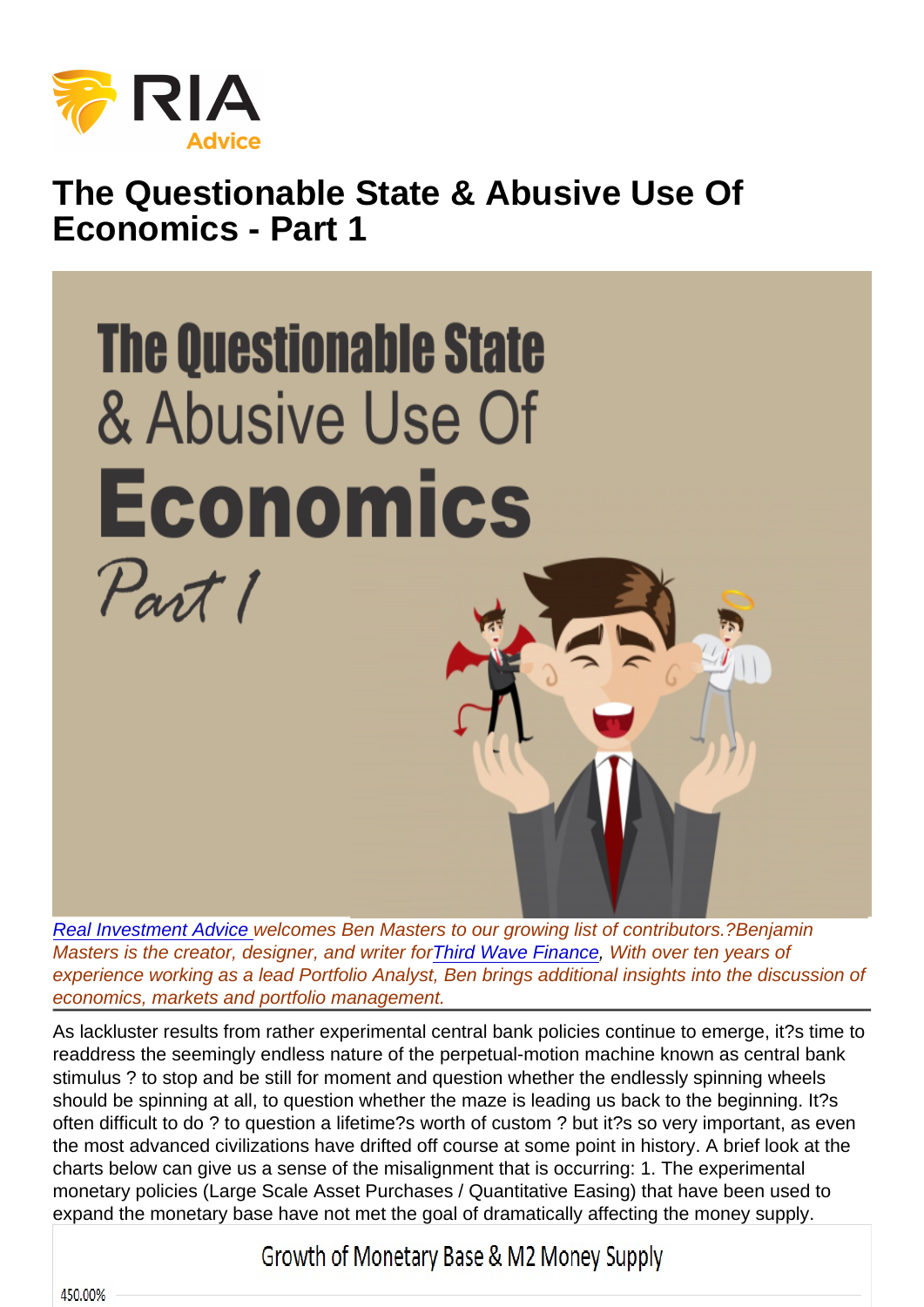2. A misallocation of capital has occurred shifting assets away from the broader economy, and toward a portion of the economy ? tradable securities. Since the 1980s, the prices of many tradable securities, including stocks, have seen a significant rise, yet the economy as a whole has been unable to reach previously-attainable levels of growth.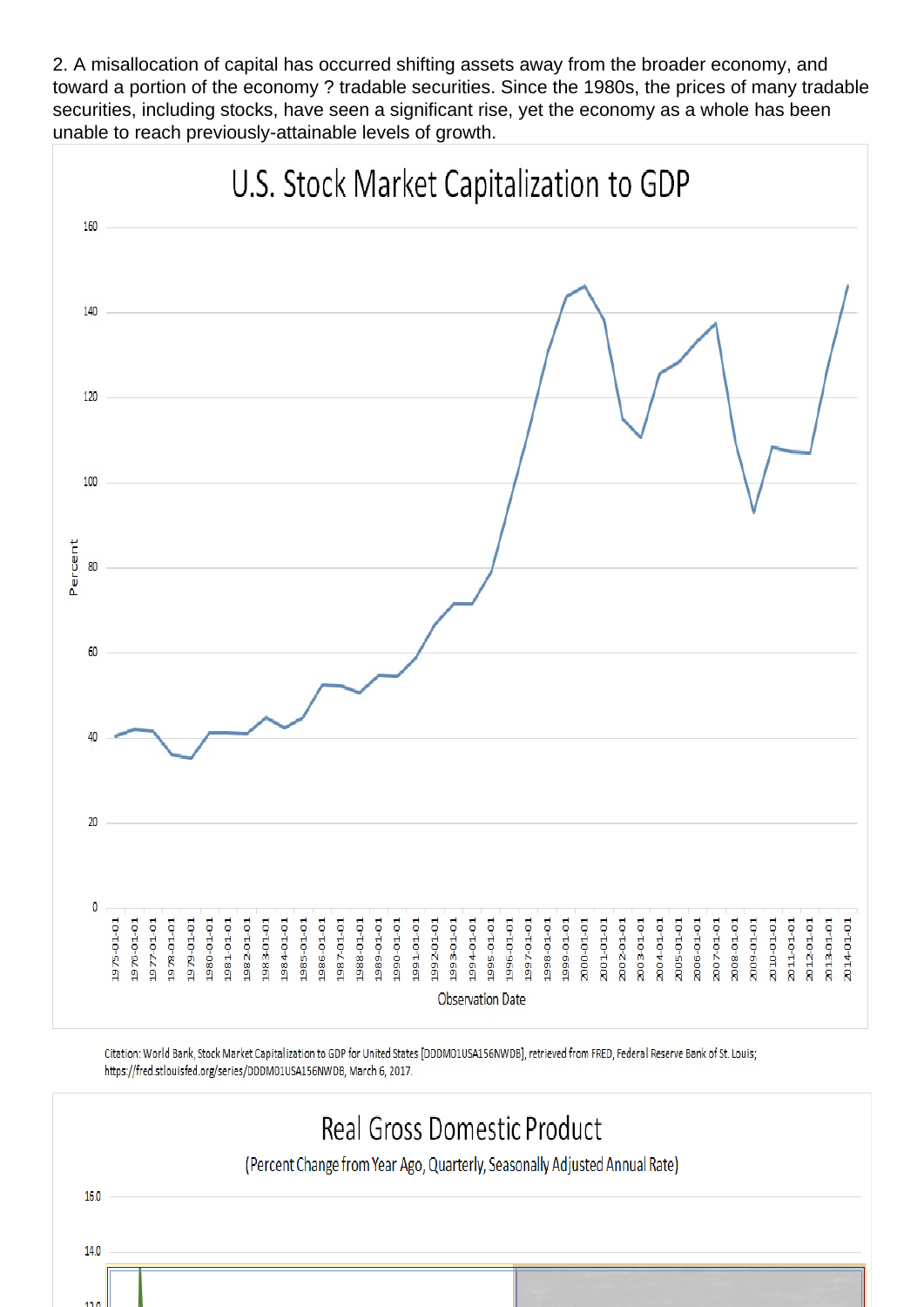And although the results can be damaging (to be addressed in this multi-part series), the outcome should not be surprising: When faced with near-zero interest rates, it?s not surprising if banks decide against pursing their low-return commercial banking side, and instead favor leveraged asset speculation via their proprietary trading desks. If the trade-off from lowrisk/guaranteed-low-return to high-risk/potential-for-return takes place, it may actually deprive the economy of funds while banks temporarily improve earnings through risk-taking ? a point that would be consistent with Robert Hall?s comment at the Jackson Hole Monetary Conference in 2013: ?An expansion of reserves contracts the economy?. And in a similar fashion, when savings rates are near-zero, there may be an irresistible temptation for companies and investors to take on unsustainable, speculative, investment risk (in an attempt to try to meet performance and savings goals). Questions then arise: Why is this form of economics being pursued? Are there other options available? Is economics and central bank policy worthless?

## A Starting Point

Although economics is typically addressed without a qualifier to distinguish one version from another, it may be worthwhile to begin the custom as there are many schools of economics ? each with strongly opposing views of the world. And if there are many schools of economics (see the video [Economics is for Everyone](https://www.youtube.com/watch?v=NdbbcO35arw)), why should we assume that the choice made by many of the world?s economies ? which is to eschew all but one version ? is the proper decision? Given that the world is constantly changing, and that each version of economics has its own built in assumptions, it may be na?ve to assume that economics in its existing state has reached peak perfection; and based on the charts above, the current form of economics may not even be desirable.

## The Questionable State ? and Abusive Use ? of Economics

A necessary and constant desire to explore alternative viewpoints ? as a way to broaden the scope of understanding ? has brought me to Henry Hazlitt?s Economics in One Lesson. It aligns with the important recognition that an idea, profession, concept, axiom, or story, should not be seen as a static topic to be memorized and repeated, but as one to be challenged in a constantly evolving process of reeducation, to merge established ideas with novel ones; it should constantly be influenced, adjusted, and questioned. Only then, is the fallibility of any one particular idea realized ? its transitory nature recognized. And this brings us to our current economic environment, where one predominant ethos has been perpetuated, saturating the economic landscape ? arguably because its benefits are lucid and ramifications clandestine. That idea is a bizarre version of keynesian economics ? not even in its originally intended form ? a version that pursues debt-based spending to temporarily boost growth, a version that disregards the quality of debt being taken on and the long-term affects on all other parties; this is the version of economics used by central banks and governments throughout the world. It?s a stagnant policy that has favored the short term over the long term, while creating an illusory environment based on inflation, the results of which are a misallocation of wealth, and social disruptions. In moving away from the study of classical economics ? which also suffers its own drawbacks, showing a certain callousness toward the groups immediately hurt by its attempt to focus on the long term ? modern economic policies have reversed course so drastically that they have merely unbalanced the ship to the other side.

?There are men regarded today as brilliant economists, who deprecate saving and recommend squandering on a national scale as the way of economic salvation; and when anyone points to what the consequences of these policies will be in the long run, they reply flippantly, as might the prodigal son of a warning father: ?In the long run we are all dead.? And such shallow wisecracks pass as devastating epigrams and the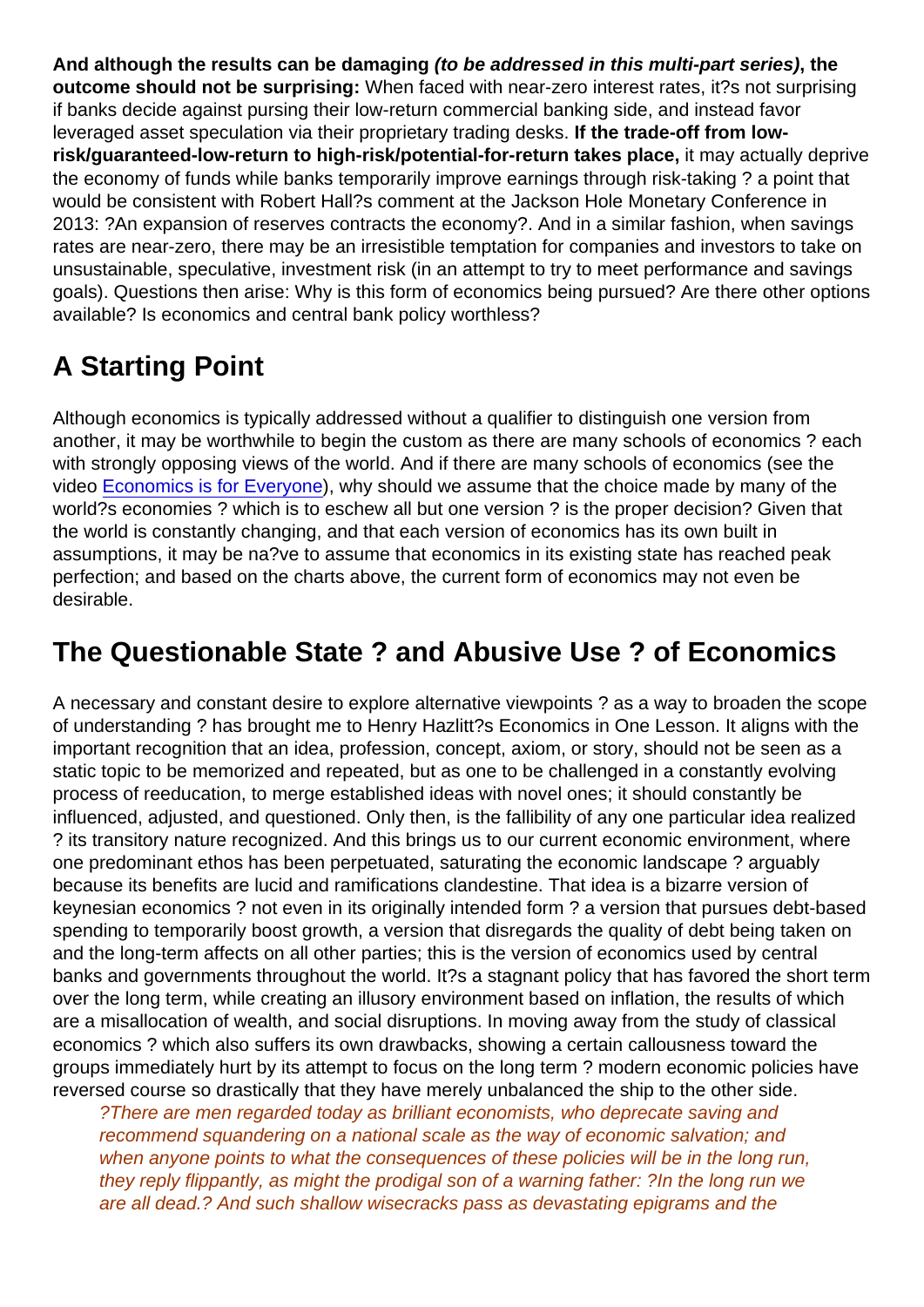ripest wisdom.But the tragedy is that, on the contrary, we are already suffering the longrun consequences of the policies of the remote or recent past. Today is already the tomorrow which the bad economist yesterday urged us to ignore. The long-run consequences of some economic policies may become evident in a few months. Others may not become evident for several years. Still others may not become evident for decades. But in every case those long-run consequences are contained in the policy as surely as the hen was in the egg, the flower in the seed.From this aspect, therefore, the whole of economics can be reduced to a single lesson, and that lesson can be reduced to a single sentence. The art of economics consists in looking not merely at the immediate but at the longer effects of any act or policy; it consists in tracing the consequences of that policy not merely for one group but for all groups.?? Henry Hazlitt (H.H.)

**And the oversight suggested in the last line is the reason that economics and central bank policy are becoming questionable endeavors ? not because they are worthless but because they have been abused.** The immediate effects of a policy are visible, the affects on one (or a few) particular groups are seen, yet the implications for all remaining groups are overlooked; the chain of events that is set into motion ? each causing its own further effects ? is forgotten.

?Economics is haunted by more fallacies than any other study known to man. This is no accident. The inherent difficulties of the subject would be great enough in any case, but they are multiplied a thousandfold by a factor that is insignificant in, say, physics, mathematics or medicine ? the special pleading of selfish interests. While every group has certain economic interests identical with those of all groups, every group has also, as we shall see, interests antagonistic to those of all other groups. While certain public policies would in the long run benefit everybody, other policies would benefit one group only at the expense of all other groups. The group that would benefit by such policies, having such a direct interest in them, will argue for them plausibly and persistently. It will hire the best buyable minds to devote their whole time to presenting its case. And it will finally either convince the general public that its case is sound, or so befuddle it that clear thinking on the subject becomes next to impossible.? ? H.H.

One may stop to ponder on why the immediate is preferred to the future (An innate survival instinct? Merely due to a lack-of-awareness of consequence?), but one point is clear and immovable in our current environment: it is easier to choose the ?here and now?.

## **The Fallacy of Deficit Spending**

The fallacy in the concept that a country can borrow money to boost growth *(i.e. deficit spending)* in an economic downturn is that it assumes that politicians will counter the process in the recovery period to actually slow growth down. When an individual takes a loan they are able to boost their current spending, yet at the same time they?re also reducing their future spending (future payments toward the loan are reducing their income and ability to spend at that time). Just as an individual can only spend from income, a country can only spend from taxes, so a country that uses deficit spending to boost the economy during a downturn will be forced to slow the economy while the loan is being paid back through increased taxes. **Deficit spending is easy to agree to, but its other side is so very difficult to complete ? especially when it?s likely that a different politician will be the one that will need to complete the process. Although it?s possible, what politician would campaign to slow the growth of the country? ? yet that?s what is necessitated by deficit spending.** Although deficit spending can be used to boost growth in a deflationary / recessionary / depression-type environment, by doing so the country is pulling growth forward ? borrowing from future taxes ? and if it occurs over a long enough period of time, the taxes will be placed on a different generation; this is the concept of ?generational warfare? ? the